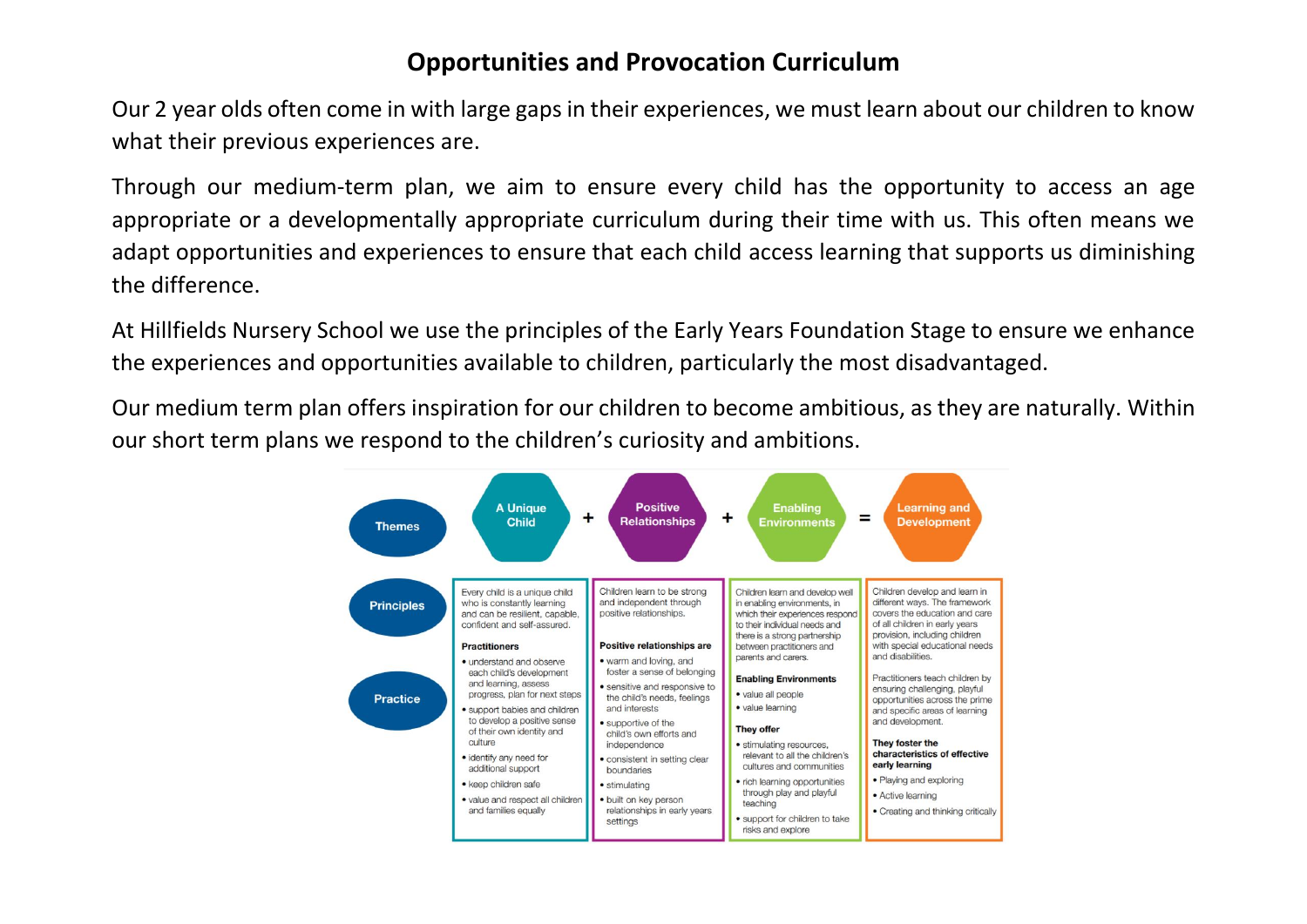|                 | <b>Half term</b>                                                                                                                | <b>Core books and</b>                                                                                                                                                                          | <b>Phonics</b>                                                                                                                                                                            |                                                                                                                            |                 | <b>Cultural Capital</b>                                                                                                                                                                    |                                                                                                                                                                                                                |
|-----------------|---------------------------------------------------------------------------------------------------------------------------------|------------------------------------------------------------------------------------------------------------------------------------------------------------------------------------------------|-------------------------------------------------------------------------------------------------------------------------------------------------------------------------------------------|----------------------------------------------------------------------------------------------------------------------------|-----------------|--------------------------------------------------------------------------------------------------------------------------------------------------------------------------------------------|----------------------------------------------------------------------------------------------------------------------------------------------------------------------------------------------------------------|
| <b>Term</b>     | <b>Focus</b><br><b>Gives children</b><br>opportunities<br>and provocation<br>from which to<br>lead their own<br><b>learning</b> | <b>Rhymes</b><br><b>Repetition is</b><br>important and so<br>although there are<br>key rhymes and<br>stories through the<br>year they will be<br>used throughout the<br>year.                  | We base our phonics provision<br>on Letters and Sounds                                                                                                                                    | <b>Festivals &amp;</b><br><b>Celebrations</b><br>(Eid is a)<br>movable<br>festival)                                        | <b>Outdoors</b> | <b>Enabling Environment</b>                                                                                                                                                                | <b>Important Communication</b><br>Strategies for our children to<br>be exposed to<br>Although we have put these<br>in terms it will be a reaction<br>to the individual needs and<br>development of each child. |
| <b>Autumn 1</b> | <b>Connections</b><br>and Routines                                                                                              | Peppa Pig<br>Goat goes to<br>Playgroup<br><b>Owl Babies</b><br><b>Twinkle Twinkle</b><br>Baa Baa Black<br>Sheep<br>Make a pattern<br>Jingle Jingle<br>Dinosaur<br>Tidy up song<br>Goodbye song | Aspect 1 General Sound<br>Discrimination -<br>Environmental<br>Aspect 2 General Sound<br>Discrimination-<br>Instrumental<br>Aspect 3 General sound<br>discrimination - Body<br>percussion | Harvest<br>Eid Al-adha<br><b>Birthdays</b>                                                                                 |                 | Brown, Orange, Red,<br>Yellow<br><b>Dinosaurs</b><br>Chapatis<br>Weather<br>Leaves falling<br>Pinecones<br><b>Environmental music</b>                                                      | Mirroring<br>$Match + 1$<br>Objects of reference<br>Makaton - more, stop,<br>finished<br>Greetings<br>Rallying conversations<br>(this may be with gaps for<br>our non-verbal, as you<br>would for a baby)      |
| <b>Autumn 2</b> | <b>Fire and Light</b>                                                                                                           | Firework stories -<br>interactive<br>Peppa Pig and the<br>pumpkin<br>Christmas rhymes                                                                                                          | Aspect 4 - Rhythm and<br>Rhyme                                                                                                                                                            | <b>Bonfire Night</b><br>Remembrance<br>Sunday<br>Diwali<br>St Andrew's<br>Day<br>Hanukkah<br>Christmas<br><b>Birthdays</b> |                 | Brown, Orange, Red,<br>Green<br>Pumpkins<br>Light and Dark areas<br>Shiny objects<br>Sparkler chocolate<br>fingers<br>Pumpkin soup<br>Weather<br><b>Bare trees</b><br>Rain, getting colder |                                                                                                                                                                                                                |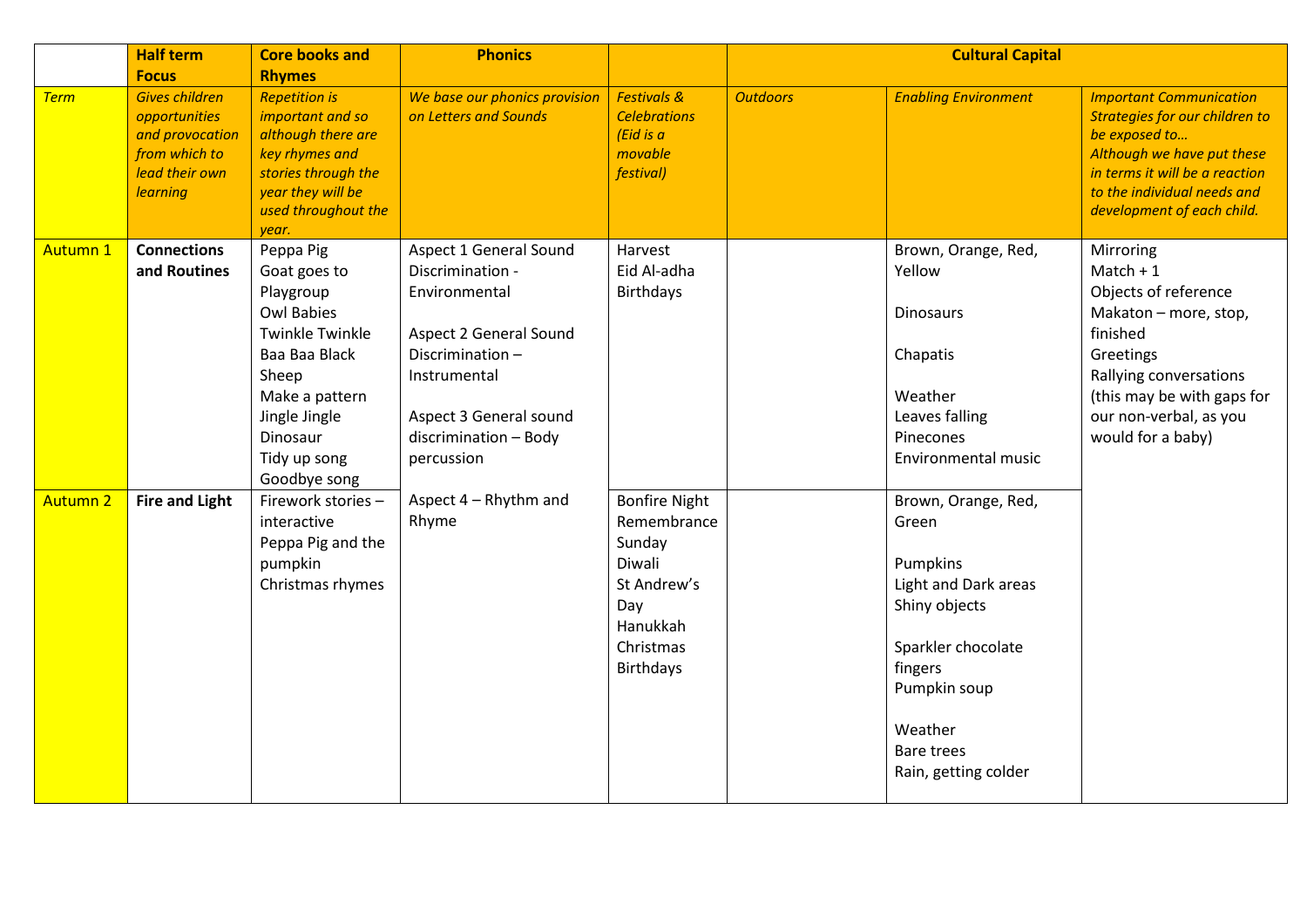| Spring 1        | <b>Ice and Cold</b> | Polar Bear Polar            | Aspect 1 General Sound        | New Year             | Blue, silver, gold, red, pink | Visual signs and symbols |
|-----------------|---------------------|-----------------------------|-------------------------------|----------------------|-------------------------------|--------------------------|
|                 |                     | Bear                        | Discrimination -              | <b>Chinese New</b>   |                               | Mirroring                |
|                 |                     | The Snowman                 | Environmental                 | Year                 | Ice                           | $Match + 1$              |
|                 |                     | Kipper's Snowy Day          |                               | Shrove Tuesday       | Snow                          | Objects of reference     |
|                 |                     | Incy Wincy Spider           | Aspect 2 General Sound        | <b>St Valentines</b> | Arctic animals                |                          |
|                 |                     | My hands are                | Discrimination - Instrumental | Birthdays            |                               | Makaton - more, stop,    |
|                 |                     | Jingle Jingle Mouse         |                               |                      | Pancakes                      | finished                 |
|                 |                     |                             | Aspect 3 General sound        |                      | Noodles                       | Greetings                |
|                 |                     |                             | discrimination - Body         |                      |                               | Rallying conversations   |
|                 |                     |                             | percussion                    |                      | Weather                       |                          |
| <b>Spring 2</b> | New life and        | Jasper's Beanstalk          |                               | St David's Day       | Green, Yellow                 |                          |
|                 | growth              | Jack and the                | Aspect 4 - Rhythm and         | Holi                 |                               |                          |
|                 |                     | Beanstalk                   | Rhyme                         | St Patrick's Day     | Daffodils                     |                          |
|                 |                     | Old MacDonald               |                               | Mothering            | Hyacinths                     |                          |
|                 |                     | <b>Hickory Dickory</b>      |                               | Sunday               | Farm animals                  |                          |
|                 |                     | <b>Dock</b>                 |                               | Easter               |                               |                          |
|                 |                     | Head, Shoulders,            |                               | Eid-al-Fitr          | Easter nests                  |                          |
|                 |                     | Knees and toes.             |                               | Birthdays            |                               |                          |
|                 |                     |                             |                               |                      | Weather                       |                          |
|                 |                     |                             |                               |                      | Trees growing leaves          |                          |
| Summer 1        | <b>Bears</b>        | Goldilocks                  | Aspect 1 General Sound        | St George's Day      | Brown, Green                  |                          |
|                 |                     | This is the Bear            | Discrimination -              | Birthdays            |                               |                          |
|                 |                     | The Bear and the            | Environmental                 |                      | Picnics<br><b>Bears</b>       |                          |
|                 |                     | scary night<br>Eddy's Teddy | Aspect 2 General Sound        |                      |                               |                          |
|                 |                     | Round and Round             | Discrimination - Instrumental |                      | Jam sandwiches                |                          |
|                 |                     | the garden                  |                               |                      | Toast and Honey               |                          |
|                 |                     | Hello song                  | Aspect 3 General sound        |                      | Porridge                      |                          |
|                 |                     | Pass the drum               | discrimination - Body         |                      |                               |                          |
|                 |                     |                             | percussion                    |                      | Weather                       |                          |
|                 |                     |                             |                               |                      | Warming up                    |                          |
| Summer 2        | <b>Beasts and</b>   | Dear Zoo                    | Aspect 4 - Rhythm and         | Father's Day         | Pink, purple, Orange, Yellow  |                          |
|                 | <b>Minibeasts</b>   | The Hungry                  | Rhyme                         | Birthdays            |                               |                          |
|                 |                     | Caterpillar                 |                               |                      | Caterpillars                  |                          |
|                 |                     | Row Row Row your            |                               |                      | Snails                        |                          |
|                 |                     | boat                        |                               |                      | Insects                       |                          |
|                 |                     | Transition                  |                               |                      | <b>Wild Animals</b>           |                          |
|                 |                     |                             |                               |                      |                               |                          |
|                 |                     |                             |                               |                      | Fruit kebabs                  |                          |
|                 |                     |                             |                               |                      |                               |                          |
|                 |                     |                             |                               |                      | Weather                       |                          |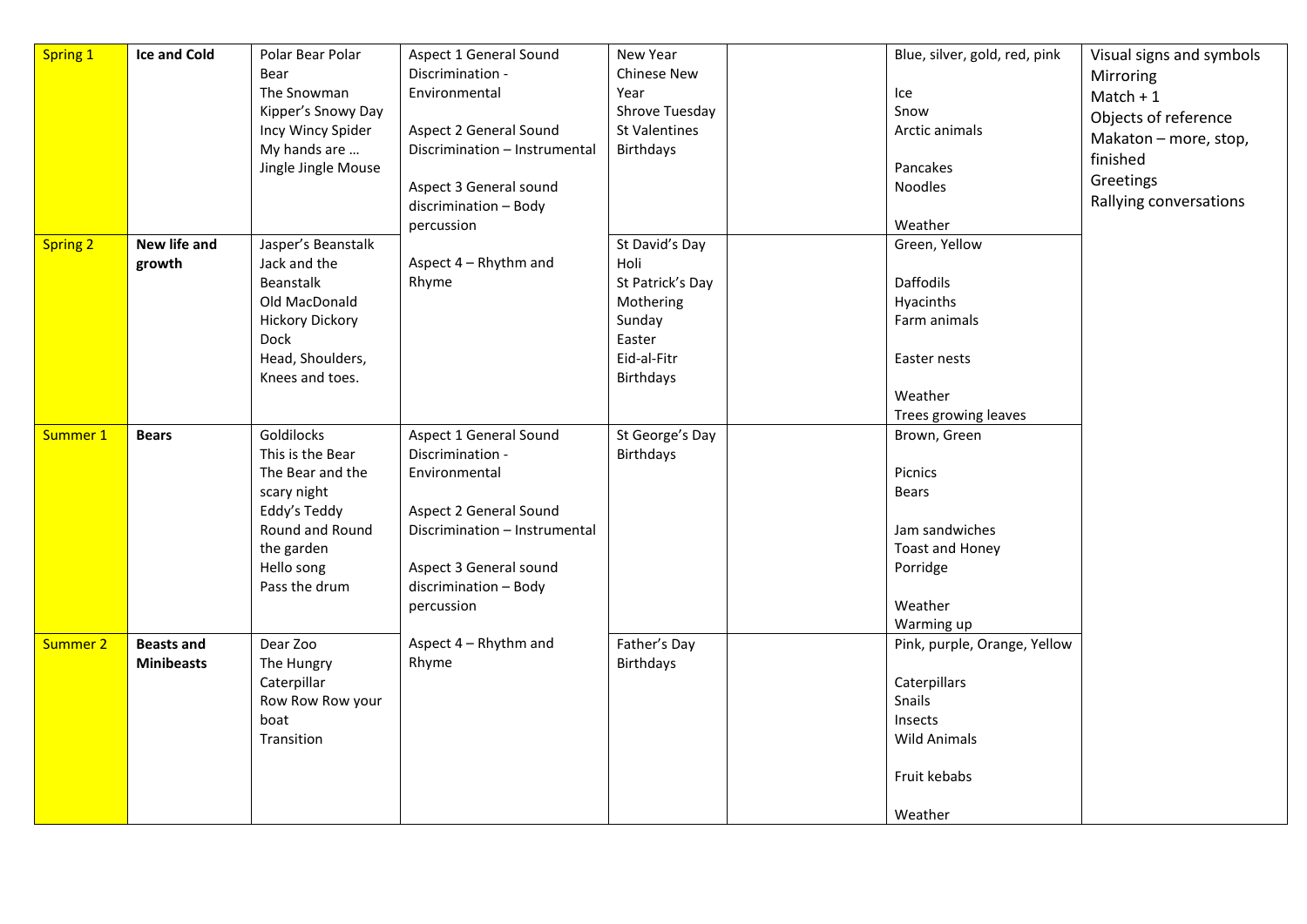## Continuous Provision Mapping

Beyond our Opportunities and Provocation Curriculum and reacting to the children's interests we offer our continuous provision. These resources will be available throughout the year to offer key early learning opportunities to all our children.

| <b>Continuous Provision - Water</b>                                                                               |                                               |                                                   |  |  |  |
|-------------------------------------------------------------------------------------------------------------------|-----------------------------------------------|---------------------------------------------------|--|--|--|
| Resources that are made available throughout                                                                      | Words to build vocabulary                     | Possible Learning experiences/invitations to play |  |  |  |
| the year.                                                                                                         | (this list is not exhaustive but ensures key  |                                                   |  |  |  |
| These will be enhanced from our observations of children<br>and learning opportunities we know the children need. | vocabulary is highlighted)                    |                                                   |  |  |  |
| Water aprons                                                                                                      | Fill                                          | Beginning to play more collaboratively and        |  |  |  |
| Muddy Puddle clothing                                                                                             | Pour                                          | beginning to use the water area appropriately.    |  |  |  |
| Towels                                                                                                            | Empty                                         | Manipulate a range of equipment and tools         |  |  |  |
| Containers of differing sizes and shapes.                                                                         | Heavy                                         | Representing own experiences through              |  |  |  |
| Jugs, Bottles                                                                                                     | <b>Drip</b>                                   | imaginative play                                  |  |  |  |
| <b>Watering cans</b>                                                                                              | Wet                                           | Opportunities to explore scientific concepts -    |  |  |  |
| Sieves and whisks                                                                                                 | Splash                                        | floating, sinking, freezing, melting, filling,    |  |  |  |
| Boats, Fish/ sea life, Ducks                                                                                      | Splosh                                        | pouring, emptying etc.                            |  |  |  |
| <b>Bubbles</b>                                                                                                    | Splish                                        | Opportunities for children to observe movement    |  |  |  |
| Taps                                                                                                              | <b>Puddles</b>                                | of water stop/ start/ speed etc.                  |  |  |  |
| Handwashing                                                                                                       | Float                                         | Additions to the water such as colour, clay       |  |  |  |
| Puddles, muddy puddles                                                                                            | <b>Sink</b>                                   | (adding water to the clay), bubbles, to observe   |  |  |  |
| Recycled containers                                                                                               | Freeze                                        | change                                            |  |  |  |
| Pipets, funnels, cylinders, measuring cups and                                                                    | Melt                                          | Exploring sounds in water                         |  |  |  |
| spoons                                                                                                            | Half                                          | Consider having trays next to each other to       |  |  |  |
| Guttering/tubing                                                                                                  | Light                                         | encourage and support children who are not        |  |  |  |
| Sponges                                                                                                           | Nursery rhymes to support number and language | ready to share space and resources yes            |  |  |  |
| Small balls                                                                                                       | development                                   | Observe schemas and include them in your          |  |  |  |
| Natural resources eg pebbles                                                                                      | 5 little ducks/ speckled frogs                | planning.                                         |  |  |  |
| Paint brushes                                                                                                     | Row Row Row your boat                         |                                                   |  |  |  |
| Additions food colouring/ glitter/ paint/ bubbles                                                                 |                                               |                                                   |  |  |  |
| Water wheels                                                                                                      |                                               |                                                   |  |  |  |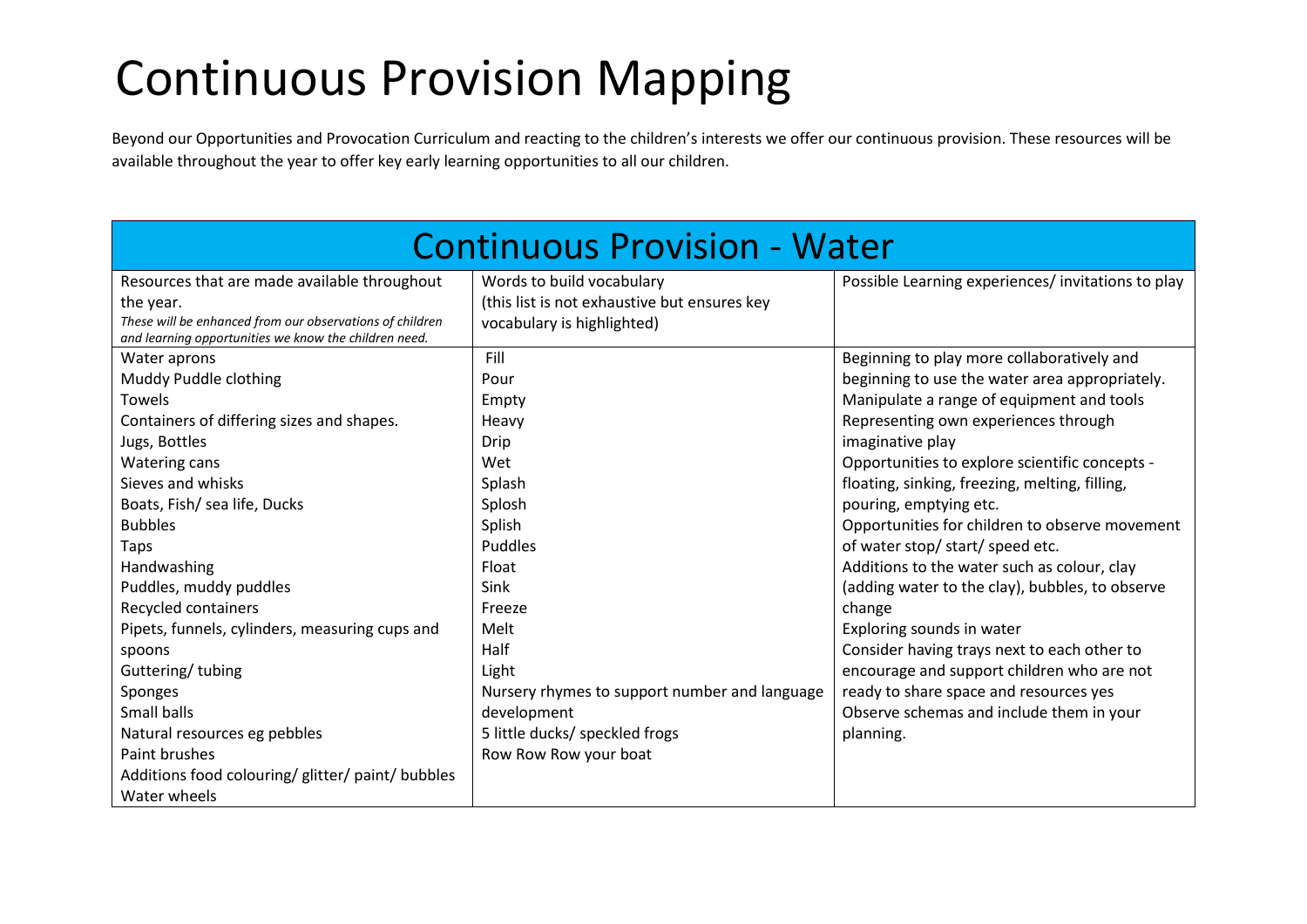| <b>Continuous Provision - Reading</b>                                                                             |                                                                           |                                                   |  |  |  |
|-------------------------------------------------------------------------------------------------------------------|---------------------------------------------------------------------------|---------------------------------------------------|--|--|--|
| Resources that are made available throughout<br>the year.                                                         | Words to build vocabulary<br>(this list is not exhaustive but ensures key | Possible Learning experiences/invitations to play |  |  |  |
| These will be enhanced from our observations of children<br>and learning opportunities we know the children need. | vocabulary is highlighted)                                                |                                                   |  |  |  |
| Cushions                                                                                                          | <b>Book</b>                                                               | Developing relationships with the key person and  |  |  |  |
|                                                                                                                   | story                                                                     | other adults and children                         |  |  |  |
| soft chair/couch                                                                                                  | Song                                                                      | Playing collaboratively and using the book area   |  |  |  |
| Books, variety ie: fiction, non-fiction poetry Hard                                                               | Rhyme                                                                     | appropriately.                                    |  |  |  |
| back books with touchy feely parts to explore                                                                     | <b>Music</b>                                                              | making choices,                                   |  |  |  |
| textures and expand vocabulary e.g "That not my                                                                   | Shake                                                                     | opportunities for talking through shared          |  |  |  |
| teddy"                                                                                                            | Bang                                                                      | activities,                                       |  |  |  |
| Puppets and props to support key stories                                                                          | names of musical instruments                                              | Listening to stories in small groups or 1-1       |  |  |  |
| Nursery rhyme baskets or bags                                                                                     | Naming different puppets and props                                        | following instructions                            |  |  |  |
| Material                                                                                                          | Animal names and their sounds                                             | handling books carefully                          |  |  |  |
| <b>Musical instruments</b>                                                                                        | Action songs, naming body parts etc                                       | Learning to turn pages one at a time              |  |  |  |
| Children's home made books                                                                                        | What's going to happen next?                                              | Enjoy listening and making up stories             |  |  |  |
| Photographs                                                                                                       | What could it be?                                                         | Learn to listen                                   |  |  |  |
| Journals                                                                                                          |                                                                           | Develop memory                                    |  |  |  |
| Rugs/ mats                                                                                                        |                                                                           | Exploring rhythm and rhyme                        |  |  |  |
|                                                                                                                   |                                                                           | <b>Exploring sounds</b>                           |  |  |  |
|                                                                                                                   |                                                                           | Opportunities to play with words                  |  |  |  |
|                                                                                                                   |                                                                           | Counting songs and rhymes                         |  |  |  |
|                                                                                                                   |                                                                           | Create spaces for children to rest and refuel     |  |  |  |
|                                                                                                                   |                                                                           | Include Toddler Talk and early letters and Sounds |  |  |  |
|                                                                                                                   |                                                                           | experiences.                                      |  |  |  |
|                                                                                                                   |                                                                           | Remember to observe and include schemas.          |  |  |  |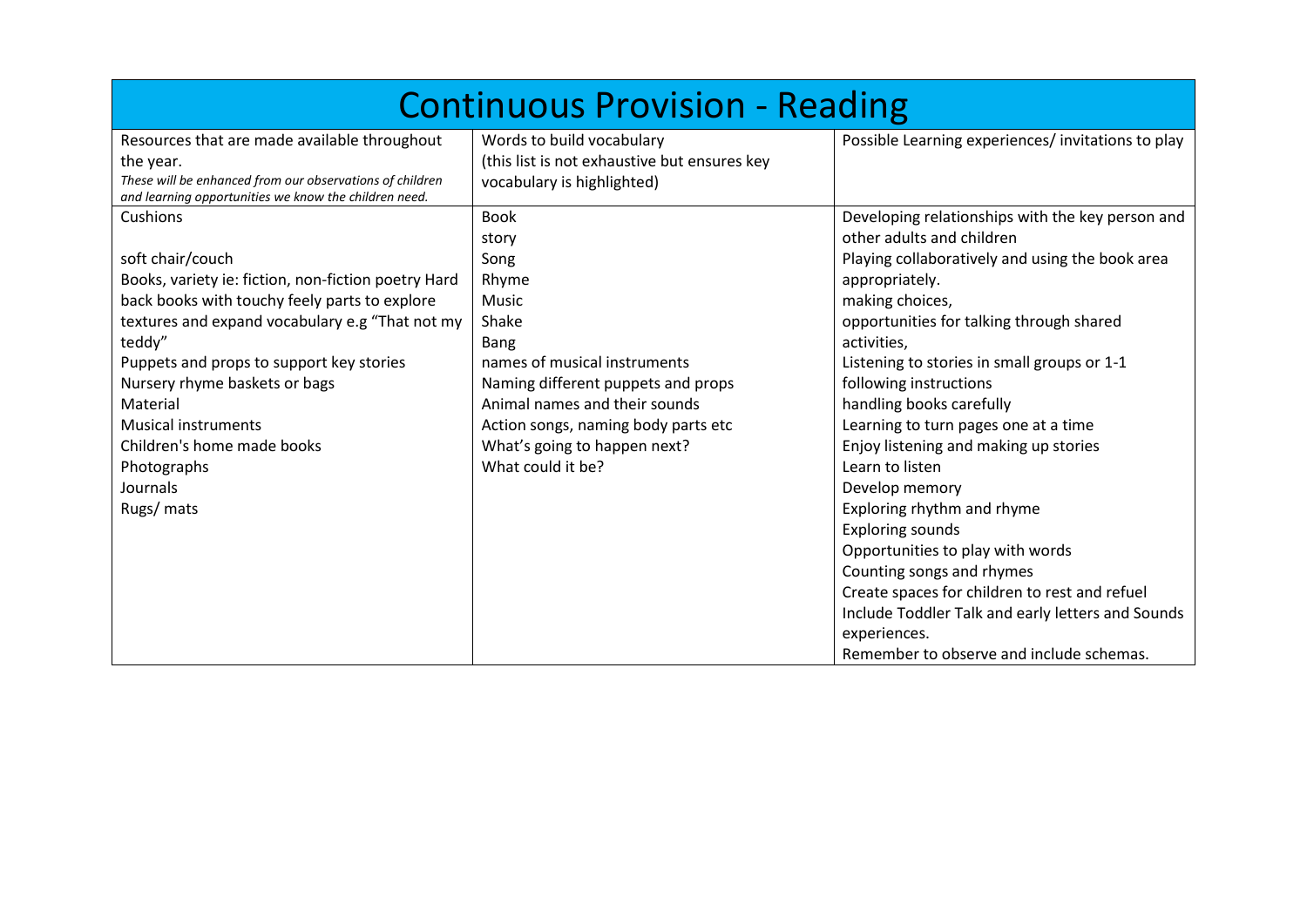| <b>Continuous Provision - Heuristic</b>                                                                                                                                        |                                                                                                         |                                                   |  |  |  |
|--------------------------------------------------------------------------------------------------------------------------------------------------------------------------------|---------------------------------------------------------------------------------------------------------|---------------------------------------------------|--|--|--|
| Resources that are made available throughout<br>the year.<br>These will be enhanced from our observations of children<br>and learning opportunities we know the children need. | Words to build vocabulary<br>(this list is not exhaustive but ensures key<br>vocabulary is highlighted) | Possible Learning experiences/invitations to play |  |  |  |
|                                                                                                                                                                                |                                                                                                         |                                                   |  |  |  |
|                                                                                                                                                                                |                                                                                                         |                                                   |  |  |  |
|                                                                                                                                                                                |                                                                                                         |                                                   |  |  |  |
|                                                                                                                                                                                |                                                                                                         |                                                   |  |  |  |
|                                                                                                                                                                                |                                                                                                         |                                                   |  |  |  |
|                                                                                                                                                                                |                                                                                                         |                                                   |  |  |  |
|                                                                                                                                                                                |                                                                                                         |                                                   |  |  |  |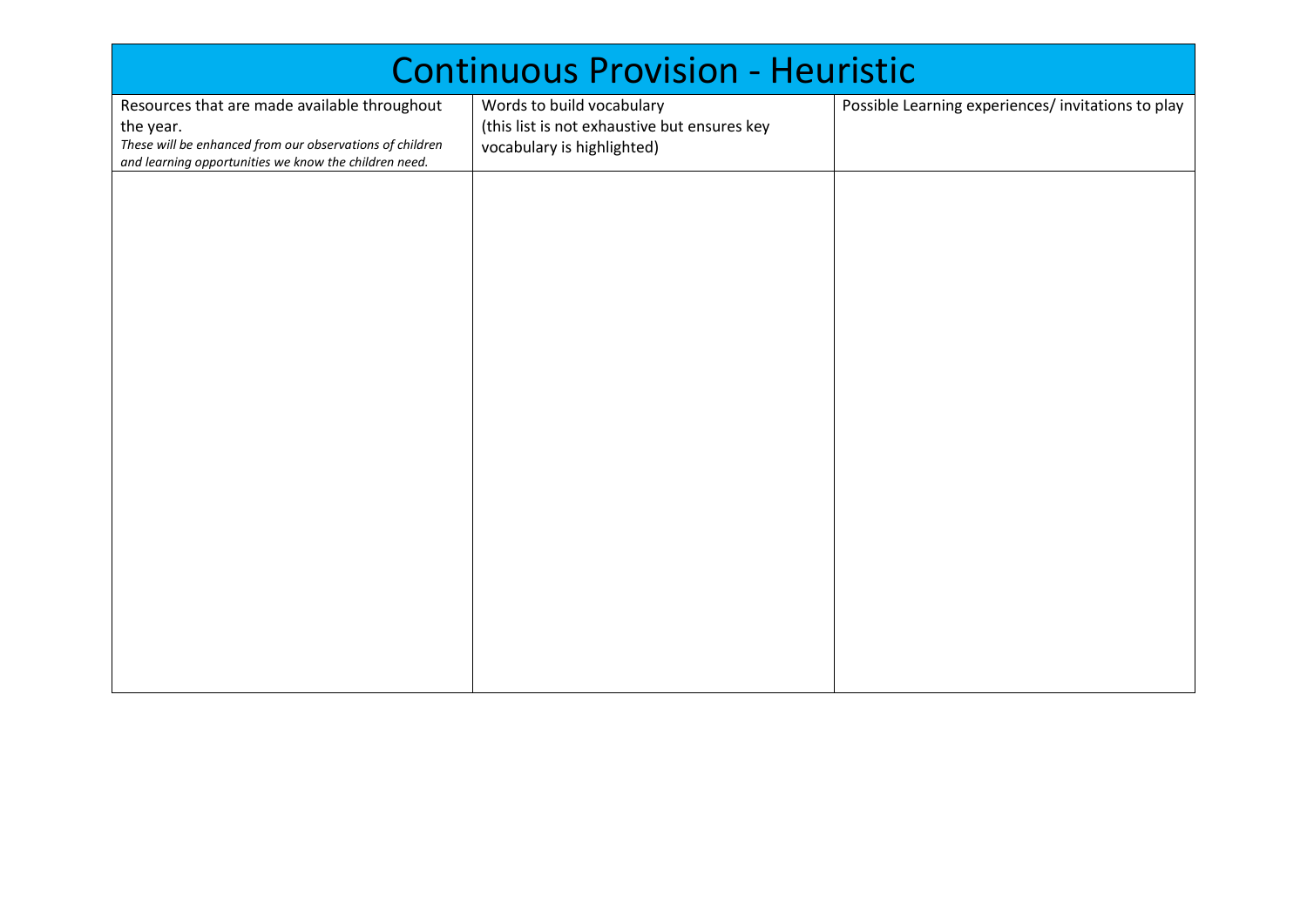| <b>Continuous Provision - Sand</b>                                                                                    |                                                                                                         |                                                                                                                                                            |  |  |  |
|-----------------------------------------------------------------------------------------------------------------------|---------------------------------------------------------------------------------------------------------|------------------------------------------------------------------------------------------------------------------------------------------------------------|--|--|--|
| Resources that are made available throughout<br>the year.<br>These will be enhanced from our observations of children | Words to build vocabulary<br>(this list is not exhaustive but ensures key<br>vocabulary is highlighted) | Possible Learning experiences/invitations to play                                                                                                          |  |  |  |
| and learning opportunities we know the children need.                                                                 |                                                                                                         |                                                                                                                                                            |  |  |  |
| Sand hats                                                                                                             | Heavy                                                                                                   | Beginning to play more collaboratively and                                                                                                                 |  |  |  |
| Dust pan and brush                                                                                                    | Light                                                                                                   | beginning to use the sand area appropriately.                                                                                                              |  |  |  |
| Sand wheels                                                                                                           | Full                                                                                                    | making choices                                                                                                                                             |  |  |  |
| Funnels, variety of sizes                                                                                             | Empty                                                                                                   | develop basic mathematical language counting                                                                                                               |  |  |  |
| Sieves and colanders                                                                                                  | Wet                                                                                                     | and size                                                                                                                                                   |  |  |  |
| Various graded plastic bottles and plastic/metal                                                                      | Dry                                                                                                     | <b>Exploring texture</b>                                                                                                                                   |  |  |  |
| bowls                                                                                                                 | Hard                                                                                                    | Differences in the properties of dry and wet sand                                                                                                          |  |  |  |
| Pattern making equipment - patterned rolling                                                                          | Soft                                                                                                    | creating and recreating patterns                                                                                                                           |  |  |  |
| pins                                                                                                                  | Mix                                                                                                     | using different tools                                                                                                                                      |  |  |  |
| Natural objects - shells, fir cones, conkers,                                                                         | Pour                                                                                                    | manipulate a range of equipment and tools,                                                                                                                 |  |  |  |
| pebbles, stones, drift wood, pumice, sponge,                                                                          | Fill                                                                                                    | Opportunities to look after equipment and area                                                                                                             |  |  |  |
| loofer wicker baskets etc                                                                                             | <b>Bucket</b>                                                                                           | Looking at how sand changes what happens                                                                                                                   |  |  |  |
| For texture - lentils, pasta, pea gravel etc                                                                          | Spade                                                                                                   | when you add water, shingle, pebbles, pasta                                                                                                                |  |  |  |
| Consider using small scale sand with small tools                                                                      | dig                                                                                                     | $etc.$ ?                                                                                                                                                   |  |  |  |
| Use cement tray to present sand in a different                                                                        |                                                                                                         | Exploring different textures/colours Consider                                                                                                              |  |  |  |
| way                                                                                                                   |                                                                                                         | having trays next to each other to encourage and<br>support children who are not ready to share<br>space and resources yet Include<br>What's in the Sand?" |  |  |  |
|                                                                                                                       |                                                                                                         | Observe schemas and include them in your                                                                                                                   |  |  |  |
|                                                                                                                       |                                                                                                         | planning.                                                                                                                                                  |  |  |  |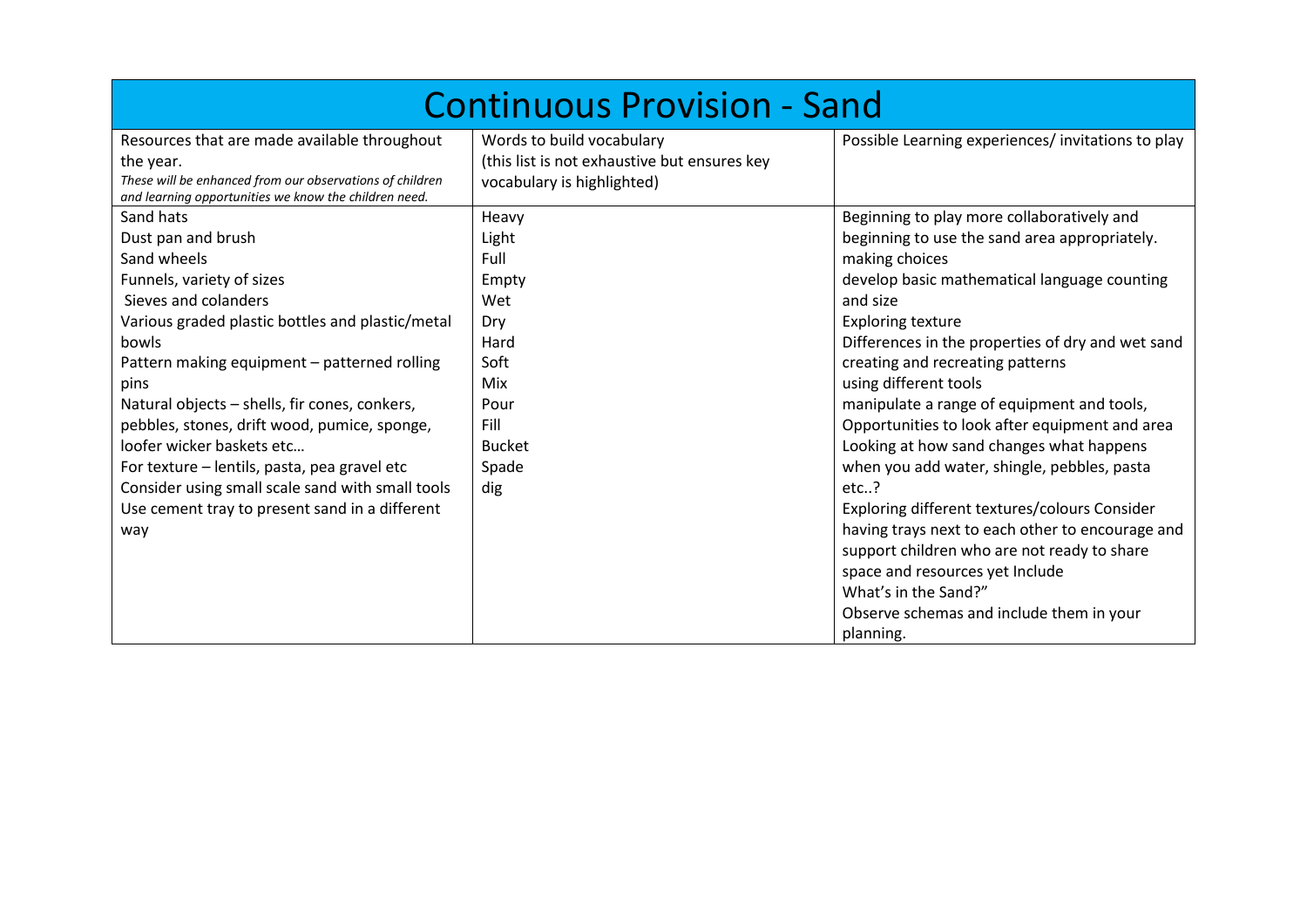|                                                          | <b>Continuous Provision - Malleable and Sensory</b> |                                                    |
|----------------------------------------------------------|-----------------------------------------------------|----------------------------------------------------|
| Resources that are made available throughout             | Words to build vocabulary                           | Possible Learning experiences/invitations to play  |
| the year.                                                | (this list is not exhaustive but ensures key        |                                                    |
| These will be enhanced from our observations of children | vocabulary is highlighted)                          |                                                    |
| and learning opportunities we know the children need.    |                                                     |                                                    |
| Protective clothing                                      | Cut                                                 | Playing collaboratively and using the malleable    |
| Play dough                                               | Roll                                                | area appropriately.                                |
| Clay                                                     | Model                                               | making choices                                     |
| Safe knives & forks                                      | Press                                               | opportunities for talking through shared           |
| Cooking utensils and baking trays                        | Squeeze                                             | activities                                         |
| Rolling Pins (variety of textures)                       | Twist                                               | Manipulating materials - prodding, poking,         |
| Cutters (large)                                          | Pinch                                               | pinching, squeezing, stretching, pulling, cutting, |
| Objects for making imprints/patterns                     | Stretch                                             | rolling, shaping, mashing, pressing                |
| Tough spot for foam, gloop, large chalks, baby           | Squash                                              | Handling small tools safely and effectively        |
| lotion etc                                               | Poke                                                | Developing gross motor skills Using sensory        |
| Scents, colours                                          | flat                                                | experiences to stimulate and encourage new         |
| lce                                                      | Push                                                | vocabulary                                         |
| Lollypop sticks, sticks, pipe cleaners, leaves,          | Pull                                                | Include activities which are multi-sensory.        |
| pinecones, bottle tops                                   | rolling pin                                         | Consider how many senses children are using?       |
|                                                          | soft                                                | Observe schemas and include them in your           |
|                                                          | round and round                                     | planning.                                          |
|                                                          | up and down                                         |                                                    |
|                                                          | lines                                               |                                                    |
|                                                          | Names of equipment rolling pin, cutter etc          |                                                    |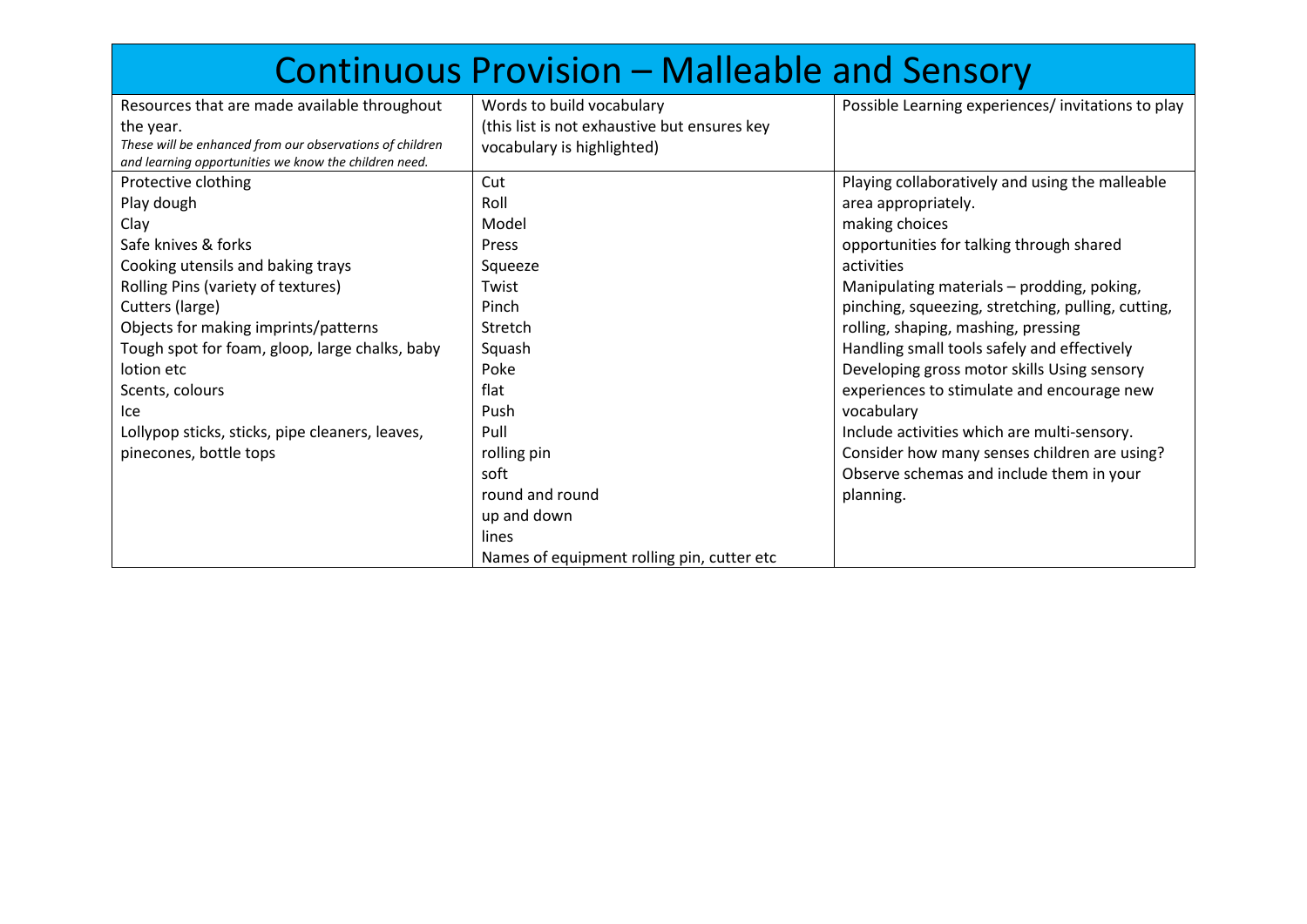|                                                                                                                   | Continuous Provision - Home Corner/ Mud kitchen   |                                                   |
|-------------------------------------------------------------------------------------------------------------------|---------------------------------------------------|---------------------------------------------------|
| Resources that are made available throughout                                                                      | Words to build vocabulary                         | Possible Learning experiences/invitations to play |
| the year.                                                                                                         | (this list is not exhaustive but ensures key      |                                                   |
| These will be enhanced from our observations of children<br>and learning opportunities we know the children need. | vocabulary is highlighted)                        |                                                   |
| Selection of kitchen equipment Large and small                                                                    | Relationships - Mum, Dad, brother, sister,        | Adult encourage child to prepare meal and         |
| pots and pans Metal spoons, ladles etc.                                                                           | family, baby                                      | discuss how things work.                          |
| Small selection of play food                                                                                      | Different types of houses, foods, activities that | Telephone conversation joining in and asking      |
| Selection of hats, scarves, bags                                                                                  | relate to individual lives                        | appropriate questions.                            |
| Selection of material                                                                                             | Basic number Mix, fill, pour, empty               | Encourage children to be aware of each other.     |
| Large dolls and clothes                                                                                           | Cook                                              | Adult to intervene with different ideas. (Tea     |
| Display of family photographs                                                                                     | Hot, cols                                         | Party)                                            |
| Telephone                                                                                                         | Breakfast, lunch, tea, dinner                     | Develop language skills                           |
| Small selection of real food packaging                                                                            | Party                                             | Appropriate mathematical skills (count knives     |
| (Remember to include items from your EAL                                                                          | Happy Birthday                                    | and forks)                                        |
| children's home countries - ask parents for                                                                       | Mud                                               | To use imagination and engage in role play that   |
| packaging etc)                                                                                                    | Kitchen                                           | relates to their real life experiences            |
| Bottle tops                                                                                                       | Cooker                                            | To begin to play alongside and with others        |
| Pine cones                                                                                                        | Washing machine                                   | To begin to learn to take turns                   |
| Cotton reels                                                                                                      | Knife, fork, spoon                                | Fine motor skills                                 |
|                                                                                                                   |                                                   | Using equipment                                   |
| Always consider the relevance to children if you                                                                  |                                                   | Using resources independently                     |
| are considering changing the role play.                                                                           |                                                   | To ask questions why and how things happen        |
| Do they know what happens at a travel agents,                                                                     |                                                   | and work.                                         |
| garden centre etc? REMEMBER we need to offer                                                                      |                                                   | Look out for schemas and include them in your     |
| real life experiences that the children know and                                                                  |                                                   | planning.                                         |
| can relate to.                                                                                                    |                                                   |                                                   |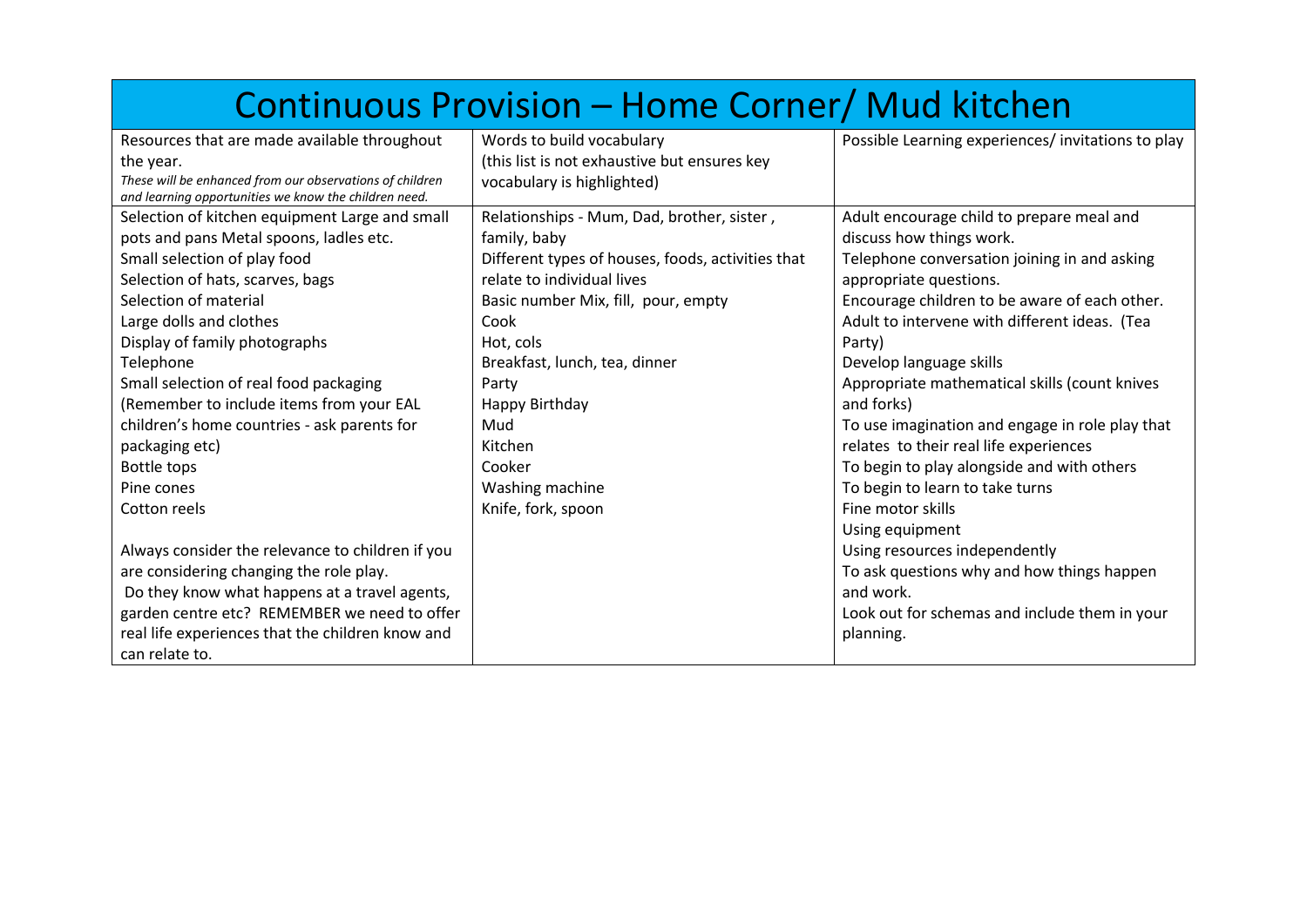|                                                          | <b>Continuous Provision - Construction and Small World</b> |                                                     |
|----------------------------------------------------------|------------------------------------------------------------|-----------------------------------------------------|
| Resources that are made available throughout             | Words to build vocabulary                                  | Possible Learning experiences/ invitations to play  |
| the year.                                                | (this list is not exhaustive but ensures key               |                                                     |
| These will be enhanced from our observations of children | vocabulary is highlighted)                                 |                                                     |
| and learning opportunities we know the children need.    |                                                            |                                                     |
| Pictures of buildings / vehicles                         | <b>Build</b>                                               | Playing collaboratively and using the construction  |
| Large wooden blocks                                      | Tower                                                      | area appropriately.                                 |
| Construction kits eg large duplo, Small wooden           | <b>Big</b>                                                 | Develop basic mathematical language e.g.            |
| bricks.                                                  | <b>Bigger</b>                                              | position, size, shape, comparisons                  |
| Small selection of play people, vehicles and             | Small                                                      | Developing number language, basic counting          |
| animals                                                  | Twist                                                      | skills matching and sorting shapes                  |
| Selection of open ended resources such as empty          | 1,2,3                                                      | exploring a range of construction materials that    |
| cardboard boxes, tubes, material                         | Vehicle names                                              | fix together in a variety of ways e.g. by twisting, |
| Train track and train                                    | animal names                                               | slotting, pushing, clipping                         |
| farm animals                                             |                                                            | balancing construction pieces                       |
| people                                                   |                                                            | designing and making their own models               |
| <b>ZOO</b>                                               |                                                            | Developing fine motor control and hand eye          |
| cars, other vehicles and garage                          |                                                            | coordination                                        |
| play mats                                                |                                                            | Beginning to develop their own ideas and            |
| wooden houses                                            |                                                            | imaginative skills                                  |
| <b>Books</b>                                             |                                                            | Re-enact real life experiences and situations.      |
| Photographs of real life situations and families         |                                                            | Observe schemas and include them in your            |
| <b>Diggers</b>                                           |                                                            | planning.                                           |
| Clothing - builders hats, safety vests                   |                                                            |                                                     |
| Tools                                                    |                                                            |                                                     |
| Tyres with environments stones/ bark etc.                |                                                            |                                                     |
| Pipes                                                    |                                                            |                                                     |
| Pallets                                                  |                                                            |                                                     |
| Soft play shapes                                         |                                                            |                                                     |